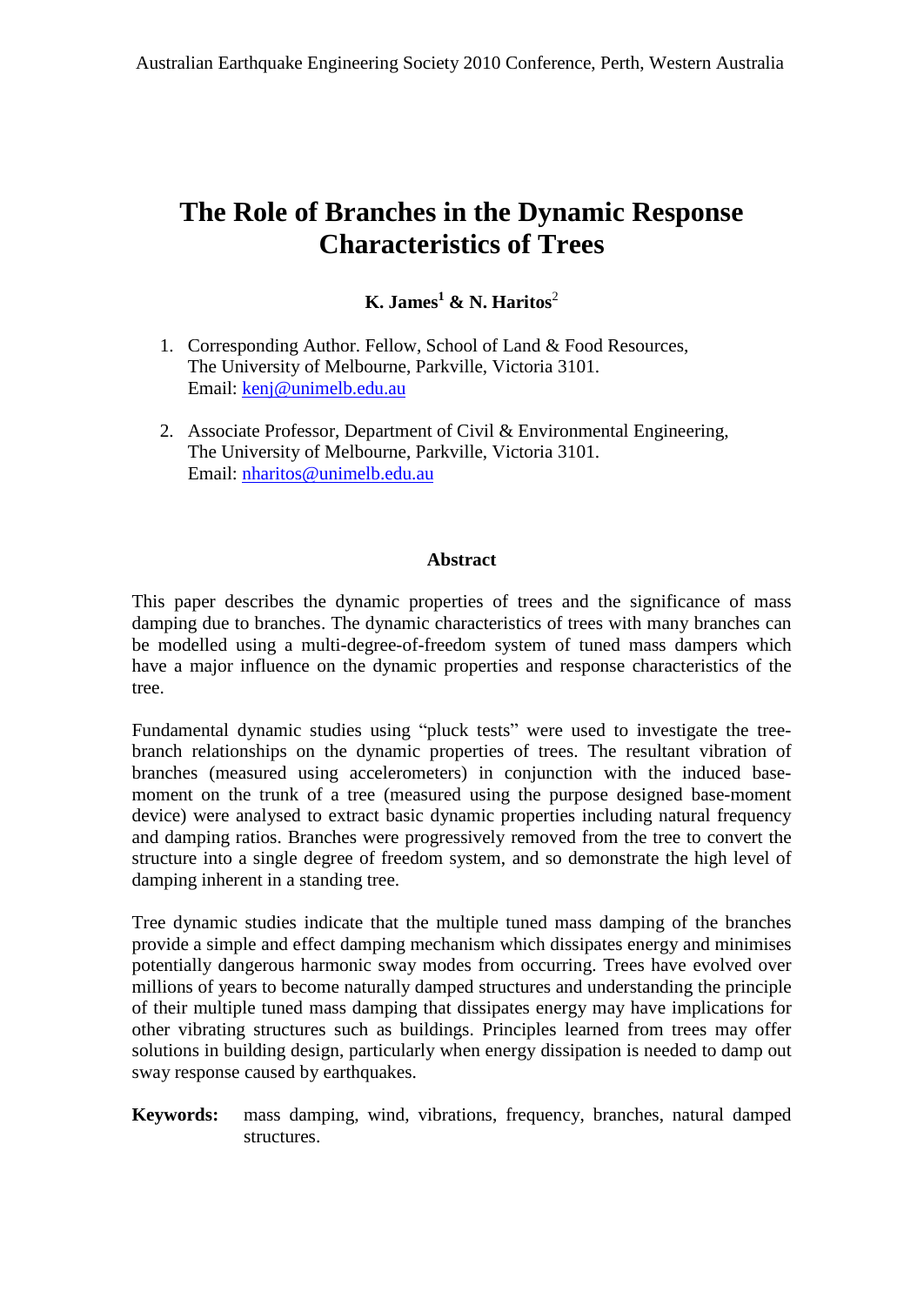#### **1. INTRODUCTION**

The dynamic response of structures to dynamic excitation is of considerable interest in order to understand how structures survive and sometimes fail in catastrophic events from adverse vibrations such as from earthquakes, and extreme wind events. Construction materials such as steel and concrete are used by man to build quite stiff structures such as buildings, cranes, bridges. Structural materials in nature, however, are bones in animals and wood in trees (plants) and these materials are used to build load absorbing structures that are quite flexible and are observed to bend under dynamic loading. Is it possible to learn from the more flexible structures in nature to find principles that may be useful to apply in man-made structures? By studying how natural structures survive dynamic loading it may be possible to develop new ideas and introduce design concepts that may help absorb energy in dynamic situations for man made structures, particularly those threatened by devastating collapse that may occur under extreme conditions such as in earthquakes.

This paper describes some recent research which investigates how trees use energy damping features to survive high energy dynamic excitation from extreme wind events. Trees have evolved over millions of years and are the largest living thing ever to exist on earth. The tallest trees are over 100 m in height and examples include the coast redwood of California, USA (*Sequoia sempervirens*) (The Gymnosperm Database 2008) and the mountain ash of Australia (*Eucalyptus regnans*), (Forestry Tasmania 2008). In discussing the storm-resisting features of the design of trees, Vogel (1996) suggests that a central theme is how nature uses flexible structures like leaves, branches, trunks, and roots. "Human technology mainly suggests that a central theme is how nature uses flexible structures like leaves, branches, trunks, and roots. "Human technology mainly uses more rigid materials such as metals, ceramics, dry wood and so forth". The flexible structures and materials of trees not only twist and bend but do other things like absorb and either store or dissipate energy (Vogel 1996). Vogel suggests that we can learn from trees and the careful study of trees may reveal new concepts of behaviour of structures under dynamic loading.

Optimisation of shapes in structural design is desirable so that there are no weak points which will fail prematurely and also that there is no wasted material used to make other parts unnecessarily strong. Evolution in nature over millions of years has optimised the structural forms of bones in animals and trunks and branches in trees. The principle of optimisation applies to trees during growth so that all structural components are uniformly stressed and this concept is described by Mattheck (1998) who argues that there are strict biological laws in nature and that if w uniformly stressed and this concept is described by Mattheck (1998) who argues that in design, it may be possible to link this understanding to technology.

## **2. DYNAMIC RESPONSE OF STRUCTURES AND DAMPING**

The dynamic response of a structure under earthquake or wind excitation can be modelled and approximated as either a single degree of freedom (SDOF) or a multi degree of freedom (MDOF) system. Recent developments in buildings have investigated the more complex MDOF system models and the incorporation of tuned mass dampers (TMD). The concept of mass damping has been described in many engineering texts for mechanical systems and building structures (Connor 2002). Two translational tuned mass dampers weighing 270 tonne each were used on the 60 storey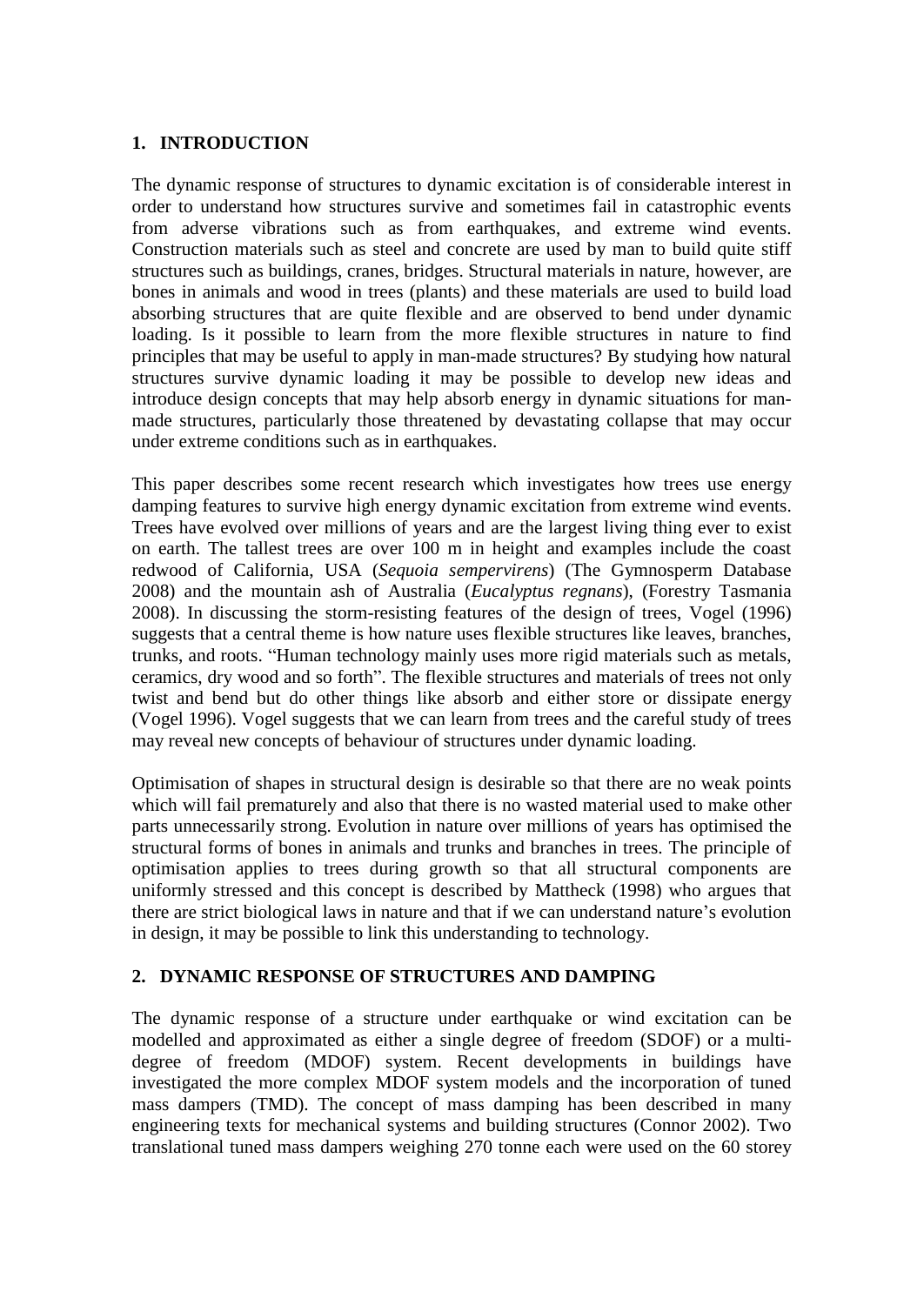John Hancock Tower constructed in Boston in 1975, to reduce the sway by 40 to 50%. The Citicorp Centre in Manhattan  $(1977)$  is a 279 m high building with a sway period of around 6.5 s. A tuned mass damper with a mass of 366 tonnes was located on the sixtythird floor and reduced the sway amplitude by about 50%. The mass damper of 366 tonnes saved an estimated 2800 tonnes of steel that would have been required to satisfy deflection constraints (Connor 2002). Fluid filled tuned mass dampers were used on the Centrepoint Tower in Sydney to reduce sway periods (Soong, 1997). Taipei 101 is one deflection constraints (Connor 2002). Fluid filled tuned mass dampers were used on the Centrepoint Tower in Sydney to reduce sway periods (Soong, 1997). Taipei 101 is one of the world's tallest buildings and uses a tuned m pendulum to reduce sway movement under wind loading by 40%. Early tuned mass dampers used complex mechanisms, relatively large masses and were quite expensive. Connor (2002) describes recent developments which minimise these limitations and use multi-level elastomeric rubber bearings, in a compact assembly that provides multi directional damping with unsophisticated controls (Figure 1).



Figure 1. Compact tuned mass damper with spring and damper assemblage for buildings with unsophisticated controls (Connor 2002).

Multiple tuned mass dampers (MTMD) can also be used to reduce vibrations of floors in buildings (Saidi et al 2010).

Trees can also be viewed as structures and like all objects must obey the laws of physics (Niklas 1992). Open grown trees develop a branching structure as they mature and as their size increases, the forces of self weight and wind can also increase to levels that approach failure. Wind is the largest force on trees and under storm conditions can induce a dynamic response that can cause structural failure. Trees have optimised their structural properties to survive these extreme dynamic loading conditions by evolving a complex interaction of damping mechanisms, including mass damping where the branches sway out of phase with each other. The branches on a tree have a major influence on the dynamic properties and response characteristics of the tree that appears to have evolved an optimal configuration to minimise the sway response under wind excitation.

The tree and its many branches have been incorporated into a MDOF model (Figure 2) in which the trunk is represented as the primary oscillating mass, and the branches as a series of tuned mass dampers (James et al. 2006). The model is based on a primary mass, spring and damper element which represents the trunk with the branches being smaller representations of this primary element assemblage which is reiterated throughout the structure, in a manner similar to the real structure of a tree.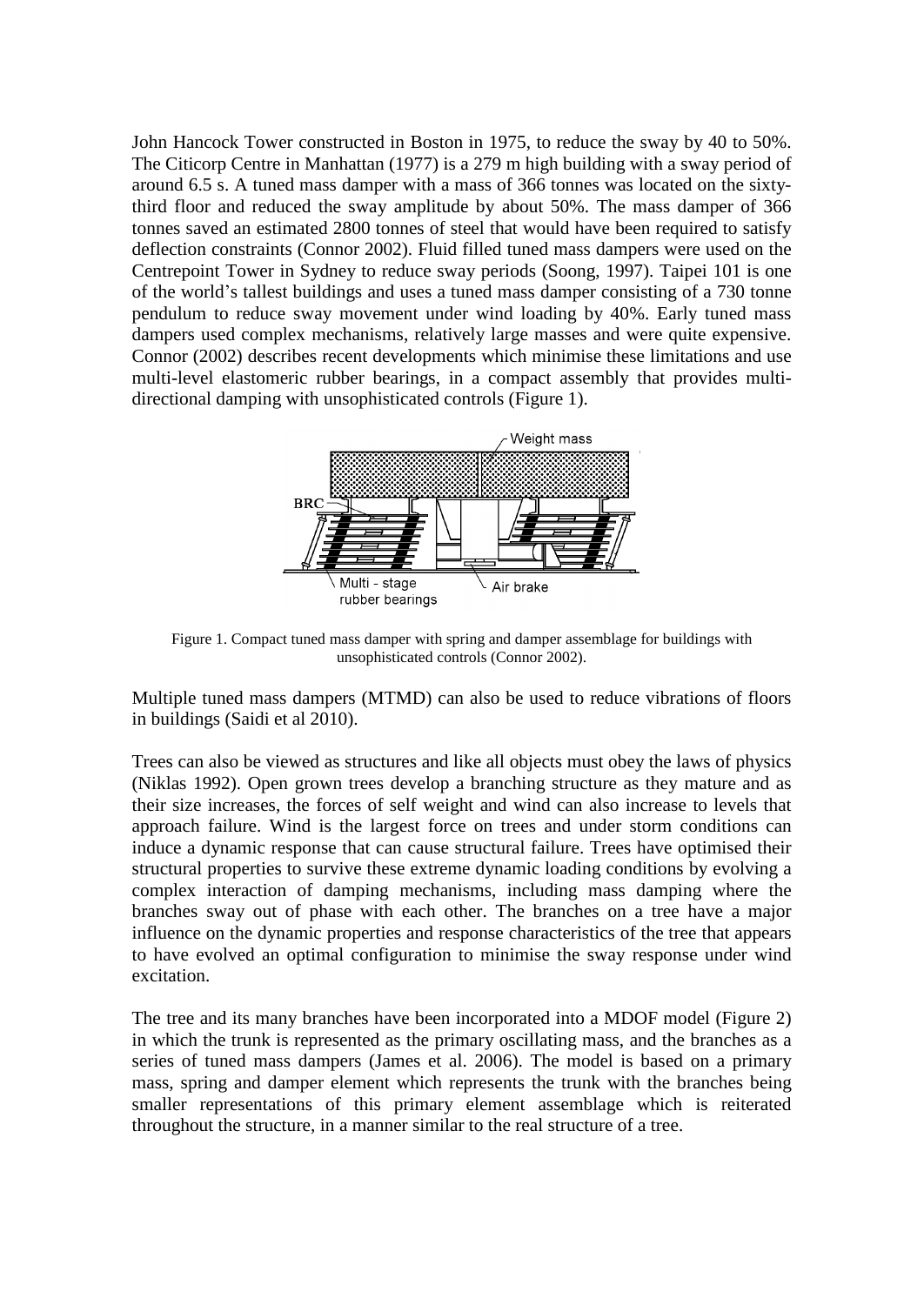

Figure 2. Dynamic structural model of a tree, showing the primary oscillating mass of the trunk and the tuned mass dampers of the attached branches (James et al. 2006).

## **3. METHOD AND RESULTS**

The dynamic response of a tree was recorded by attaching strain meter instruments to the main trunk and using accelerometers on each of the main branches. The strain meter instruments measure the outer fiber elongation of the trunk as it bends and has been used to measure tree response under wind loading in a previous study (James and Kane 2008). Two strain instruments are attached to the trunk of a tree near the base, each oriented in line with the trunk vertical axis and disposed to measure base moments orthogonally, one to the other. The standard method used was to orient one sensor to measure the north/south response and the other to measure the east/west response. The instruments were placed below the lowest branch to ensure that all the dynamic forces from the individual swaying branches above the instruments were recorded. Recording at 20 Hz allows the instantaneous tree response to be accurately monitored so that dynamic data is captured.

A White ash (*Fraxinus americana*) with four main branches was selected from a site on a tree research plot of Davey Tree Expert Company, Shalersville, Ohio. The tree was 19.7 m high with a diameter at breast height (DBH) of 0.57 m in the North/South direction and  $0.62$  m in the East/West direction. Each of the four main branches was instrumented with an accelerometer (Gulf Coast Data Concepts, model GCDC X6-2) which was used as a tilt meter with an accuracy of 0.01 degree, and recorded at 20 Hz.<br>The branches were pulled with an attached rope then released to perform a "pluck test".

The oscillations of the tree trunk and each branch were recorded from the instrumentation and the resulting time domain curve was used to fit the solution to Equation. 1 (Chopra 1995) which can be written as;<br> $-\omega \zeta t \left( \omega \zeta + \omega \zeta \right)$ 

$$
x(t) = ae^{-\omega_n \zeta \cdot t} \left( \cos(\omega_d t) + \left( \frac{\omega_n \zeta}{\omega_d} \right) \sin(\omega_d t) \right)
$$
 (1)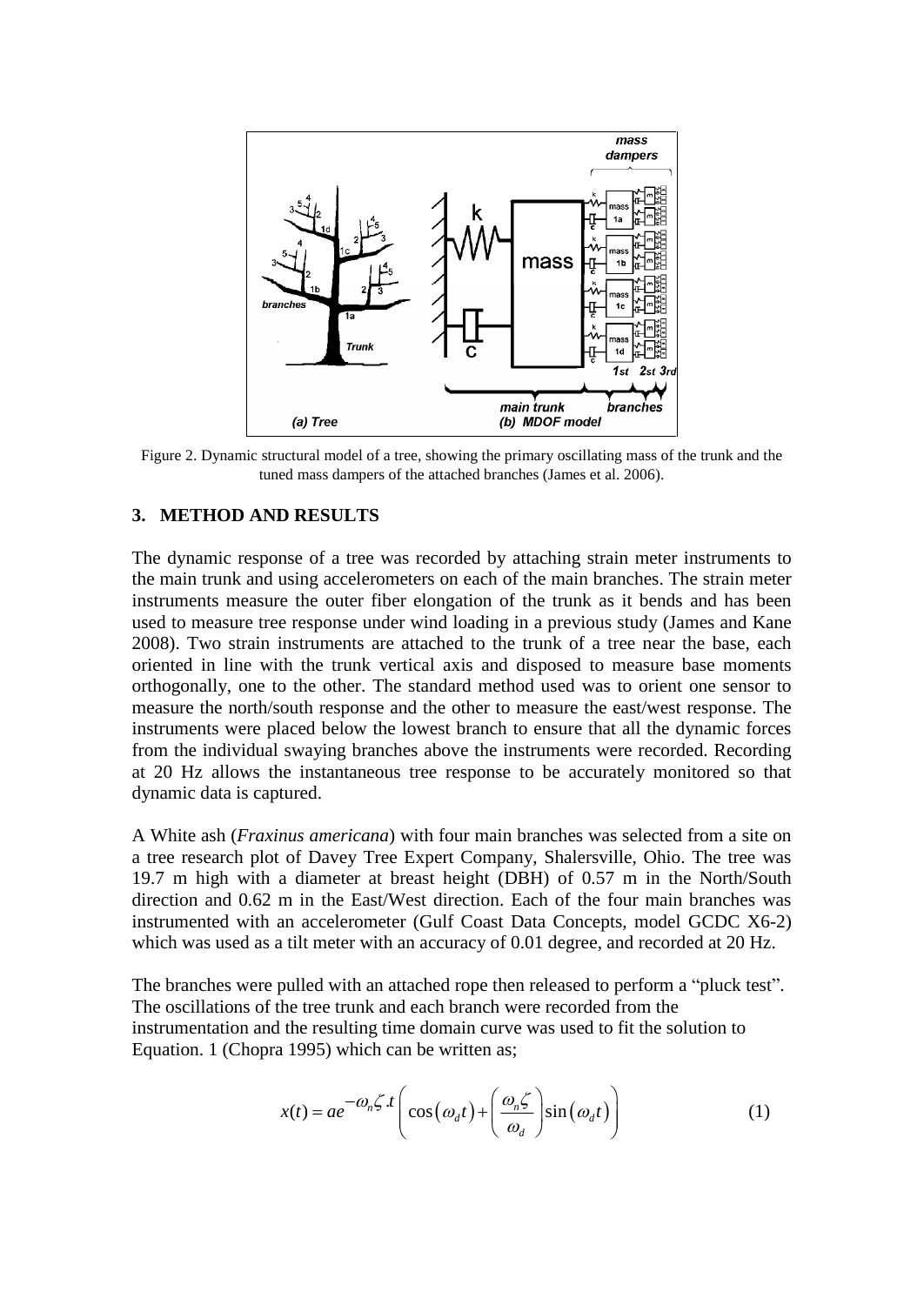where:  $\omega_d = \omega_n \sqrt{1 - \zeta^2}$  or  $\omega_d = \frac{\zeta}{\sqrt{1 - \zeta^2}}$  and a is the  $\omega_{\ell} = \frac{\zeta}{\sqrt{2\pi}}$  and  $\overline{a}$  $d = \frac{\zeta}{\sqrt{1 - \frac{2}{n}}}$  and *a* is the initial displacement.

Noting that Equation (1) applies to a SDOF approximation to a tree which is a MDOF system.

An example of a branch response and curve fit is shown in Figure 3



Figure 3. Example of data from pluck testof Branch 1, with curve fitted to determine frequency and damping ratio.

The pluck test was performed on the tree with all four branches attached, then repeated on the remaining branches and trunk as each branch was removed until only one bare branch was left for the final test.

The results of natural frequency and damping ratio for all tests are shown in Table 1.

| <b>1.</b> All Branches attached | $\omega$             | $f_{0}$        | ζ                 |
|---------------------------------|----------------------|----------------|-------------------|
|                                 | nat frequ. $(Rad/s)$ | Frequency (Hz) | damping ratio (%) |
| Branch1                         | 2.06                 | 0.33           | 4.5               |
| Branch 2                        | 2.03                 | 0.33           | 4.0               |
| Branch 3                        | 2.08                 | 0.33           | 3.5               |
| Branch 4                        | 2.12                 | 0.34           | 3.5               |
| Trunk (with all branches)       | 2.12                 | 0.34           | 10.6              |
| 2. Remove branch 4,             |                      |                |                   |
| 3 branches remain               |                      |                |                   |
| Branch1                         | 1.97-2.06            | 0.33           | $6.0 - 7.4$       |
| Branch 2                        | 2.0                  | 0.31           | 6.0               |
| Branch 3                        | 2.07                 | 0.32           | 6.0               |
| Trunk (with 3 branches)         | 2.06                 | 0.33           | 11.0              |
| 3. Remove branch 3,             |                      |                |                   |
| 2 branches remain               |                      |                |                   |
| Branch1                         | 1.96                 | 0.33           | 7.5               |
| Branch 2                        | 2.03                 | 0.32           | $4.0 - 5.0$       |
| Trunk (with 2 branches)         | 2.02                 | 0.32           | 11.0              |
| 4. Remove branch 2,             |                      |                |                   |
| 1 branch remains                |                      |                |                   |
| Branch1 with leaves             | 2.04                 | 0.32           | 5.0               |
| Bare branch                     | 6.3                  | 1.0            | 1.1               |
| Trunk (1 bare branch)           | 6.3                  | 1.0            | 1.1               |

Table 1. Results from pluck test of tree with four branches, then the changes recorded as each branch was removed, until only one remained.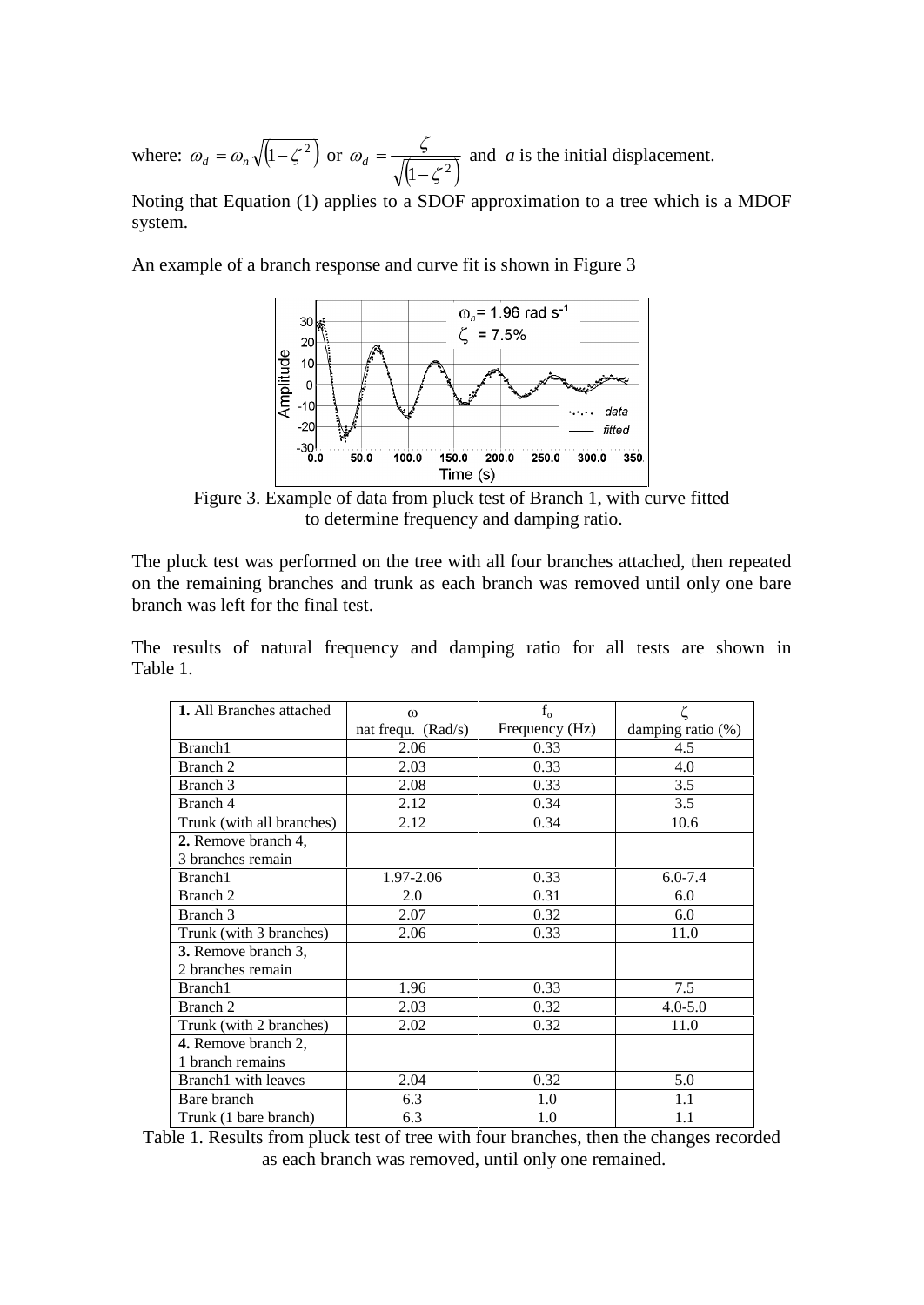A spectral analysis was performed to examine the sway response of the tree trunk data. From this analysis, the natural frequency of the tree was found to be initially 0.33 Hz, and did not markedly change until three of the four branches were removed and only one remained. The damping ratio of each branch varied from 3.5 to 7.5% critical and varied depending on how the pluck test was performed, with higher values of damping ratio occurring when large sway amplitudes were induced. This we suggest is due to a larger relative velocity between the air and the branch for the large sway amplitudes, and consequently a larger aerodynamic drag component.

The damping ratio of the tree as a whole was approximately constant as the limbs were removed, and it was not until three of the four branches were removed, that a significant reduction in the damping ratio was recorded. The tree structure had to be modified so that it was reduced to a single pole before large sway oscillations were easily induced. Once the final leaves and small sub-branches were removed, it was possible to induce a second harmonic sway in the remaining branch (Figure 4d). The final dynamic response on the single pole structure had a higher fundamental frequency due to the reduction in mass once the small sub-branches and leaves were removed. The fundamental frequency changed from 0.33Hz to 1 Hz, with a second harmonic frequency present at around 2.1 Hz.



Figure 4. Spectral plots of data from pluck tests on a tree with (a) four branches, (b) three branches, (c) two branches and (d) one bare branch.